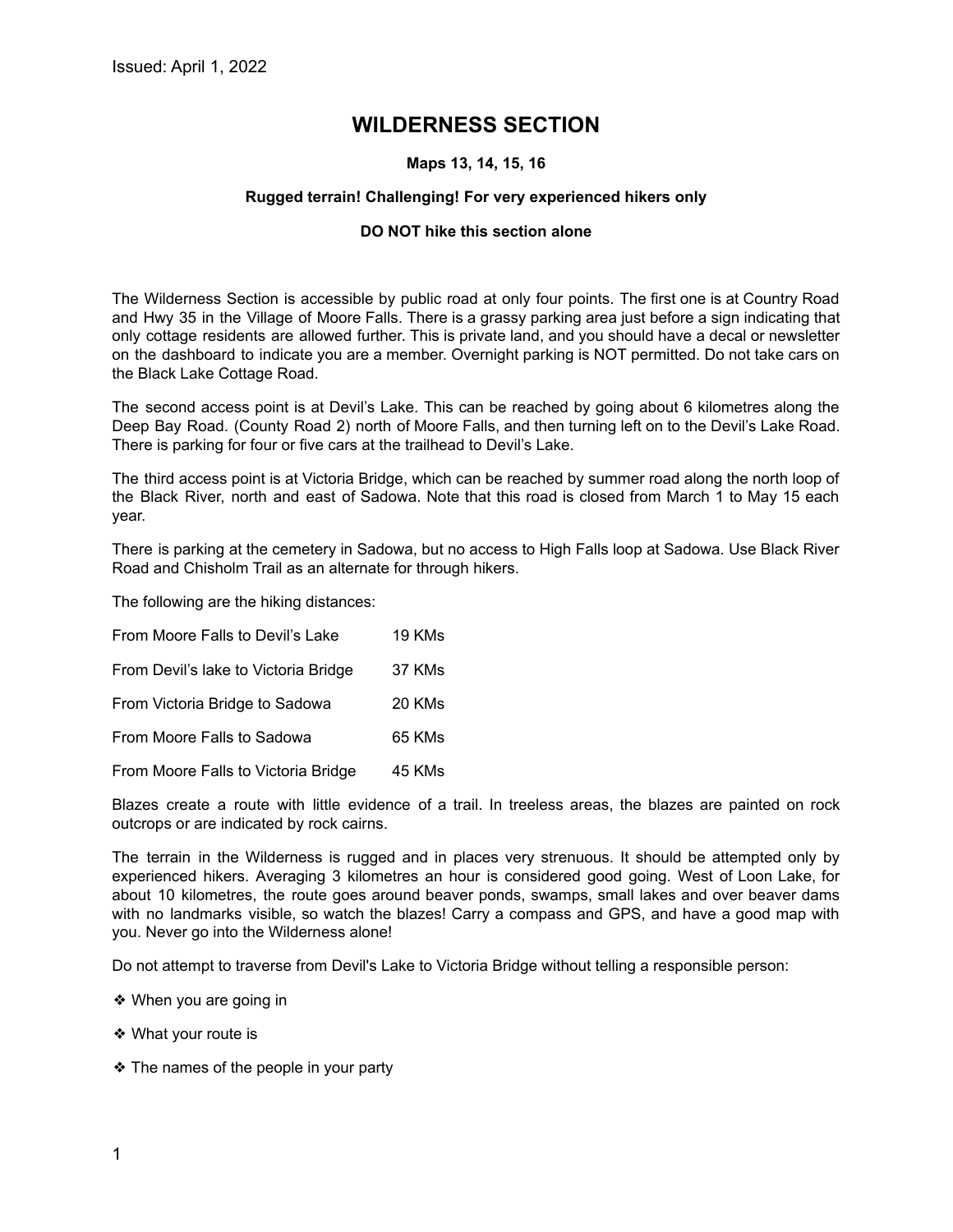- ❖ When and where you expect to complete the hike
- ❖ If and when to alert police if you are overdue

Note: Because of the prevalence of beavers, the water in the Wilderness MUST be boiled or treated or filtered before drinking it.

## **Access Route From Devil's Lake Start of Devil's Lake Section Map 13**

Km

- 0.0 Parking lot at Devil's Lake. Just east of the parking area the trail leads west along a cottage road.
- 0.7 The trail turns left into the forest.
- 1.3 Deep ravine. Shinny down the cliff near a birch tree.
- 1.6 Cross over a beaver dam to get south of the lakes.
- 2.7 East arm of Sheldon Lake. The trail proceeds close to the lake to reach the north arm of Sheldon Lake.
- 3.6 Start of the portage route between Sheldon Lake and Devil's Lake. After a short distance, the trail turns west, off the portage trail, proceeds around the northshore of Sheldon Lake and follows an ATV trail to:
- 5.5 Petticoat Junction. End of Devil's Lake Section. This is where the access route from Devil's Lake meets the main Wilderness trail.

#### **Main Wilderness trail from Moore Falls Start of Scrabble Mountain Section**

#### **Maps 13, 14, 15, 16**

Km

- 0.0 Hwy. 35 and Country Road in Moore Falls.
- 0.1 A grassy area is on the left where Ganaraska Trail hikers (only) can park a car. There is no overnight parking permitted. A sign indicates that the road is for cottage residents only. Proceed on foot along that road.
- 1.1 Turn right off Black Lake Cottage Road and make sure to follow the blazes and not walk on the private cottage laneway immediately next to the trail.
- 2.9 A small stream with a beaver dam Fairy Pond (mostly dried up). Past the beaver dam is a crossing over a creek at the top of a waterfall – Fairy Falls. Trail follows a faint path and then turns right, up a hill, goes over and past scenic rock formations, then comes down again. The trail proceeds in a northwesterly direction to the north end of Black Lake, where it comes to and follows a bush path that leads to:
- 6.3 Snowmobile bridge over Black Creek. The trail goes up the hill on the other loop and follows a snowmobile trail.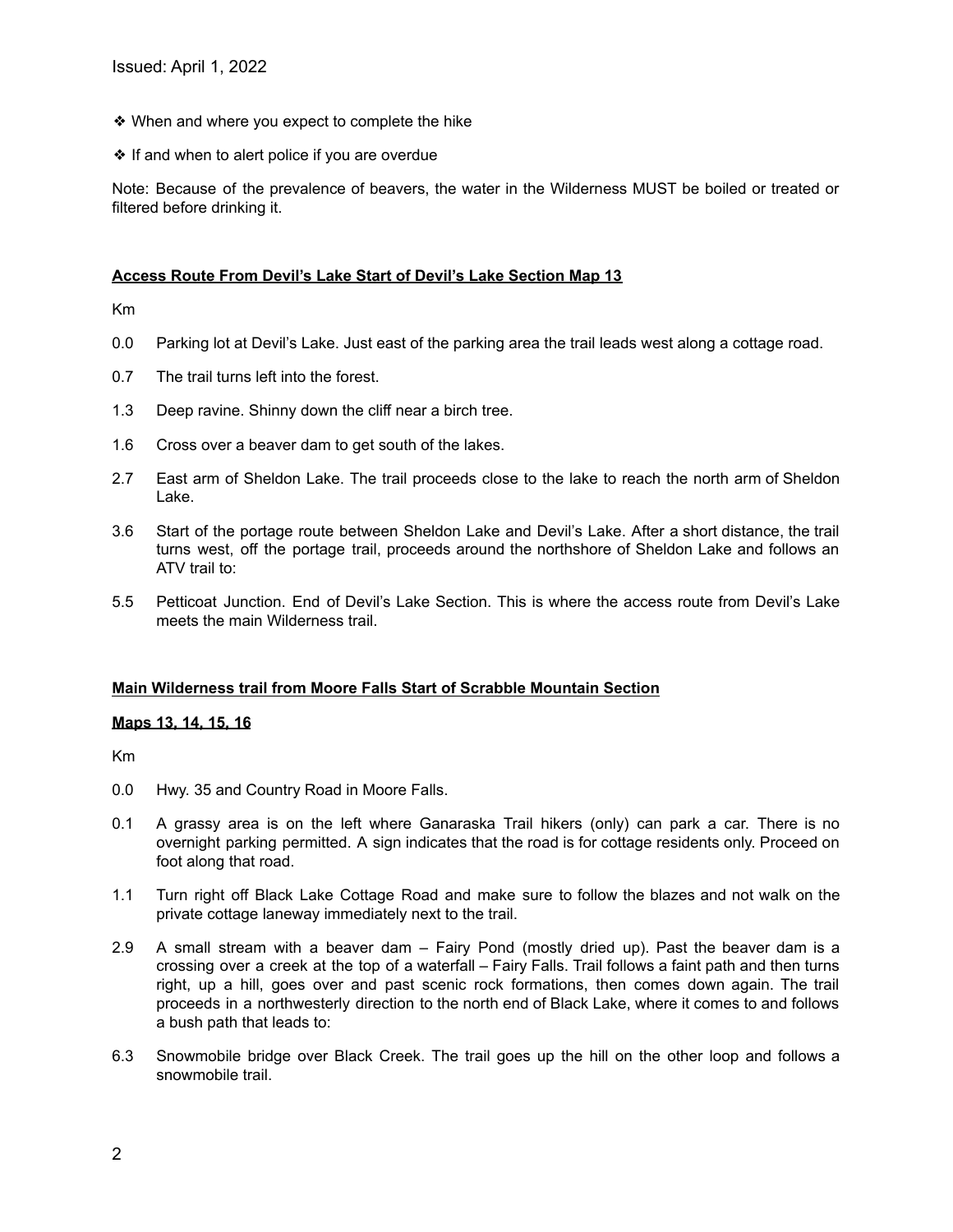- 8.9 Scrabble Mountain, a beautiful view in all directions. Memorial marker for Aldie LeCraw, buried in Norland, who loved this area. He was a "jack of all trades" and operated a local hunt camp. According to Peter Verbeek, leaving a coin at the memorial will ensure that you will come back here one day.
- 9.6 A left turn into a deep ravine and out again. Trail goes in a northerly direction through gently undulating forest.
- 11.3 Snowmobile bridge over a deep gully. The trail follows a snowmobile trail in a northerly direction.
- 13.3 Portage trail between Sheldon Lake and Cooney Lake.
- 13.8 Petticoat Junction. End of Scrabble Mountain Section, start of the Wolf Lake Section. Junction with the trail coming from Devil's Lake. There are direction signs attached to trees.

From here to:

Sheldon Lake landing 1.9 KM

Devil's Lake parking lot 5.5 KM

Victoria Bridge 31.4 KM

From Petticoat Junction: If you are hiking from Devil's Lake, the distances shown are 8 kilometres less.

- 13.8 Head north-northwest into open scrubland before going west, then south, through the woods, to avoid a swamp north of Cooney Lake, and reach the portage trail between Cooney Lake and Peter's Pond.
- 17.2 The trail turns north from the portage into the bush and parallels the north shore of Peter's Pond and Victoria Lake.
- 19.0 Trapper's cabin. There are a couple of good tent spots here near the shore. The terrain north of Victoria Lake is the most rugged and strenuous in the Wilderness Section.
- 20.7 Cross the Head River over a very long beaver dam. This is a large river crossing at the outlet of the Head River and Wolf Lake. Beavers have historically moved their dam from time to time, if it is impassable, try the old beaver dam approximately 500 metres upstream on the Head River. The trail crosses a conspicuous pine-clad isthmus between Victoria and Wolf Lakes, then generally follows the south shore of Wolf Lake, moving inland a few times to avoid swamps.
- 23.9 The trail turns west and follows a faint snowmobile trail again, skirts the north shore of Freshette Lake before heading to Loon Lake.
- 26.4 Loon Lake. This is the end of the Wolf Lake Section and the start of Black River Section. The north end of Loon Lake is about halfway between Devil's Lake and Victoria Bridge and is an excellent camping spot. There is a cairn under a large rock, containing a register for people to sign. Then begins a long winding course around beaver ponds, lakes and swamps.
- 29.6 Deep Gully. There are a few good tent spots here. For the next six kilometres, there are few good tent spots because of beaver ponds and swamps. This part of the trail goes through an area with no landmarks, so watch the blazes. About 8 kilometres west of Loon Lake, the route meets up with an ATV trail, which it follows until it has crossed a wide watercourse on a beaver dam.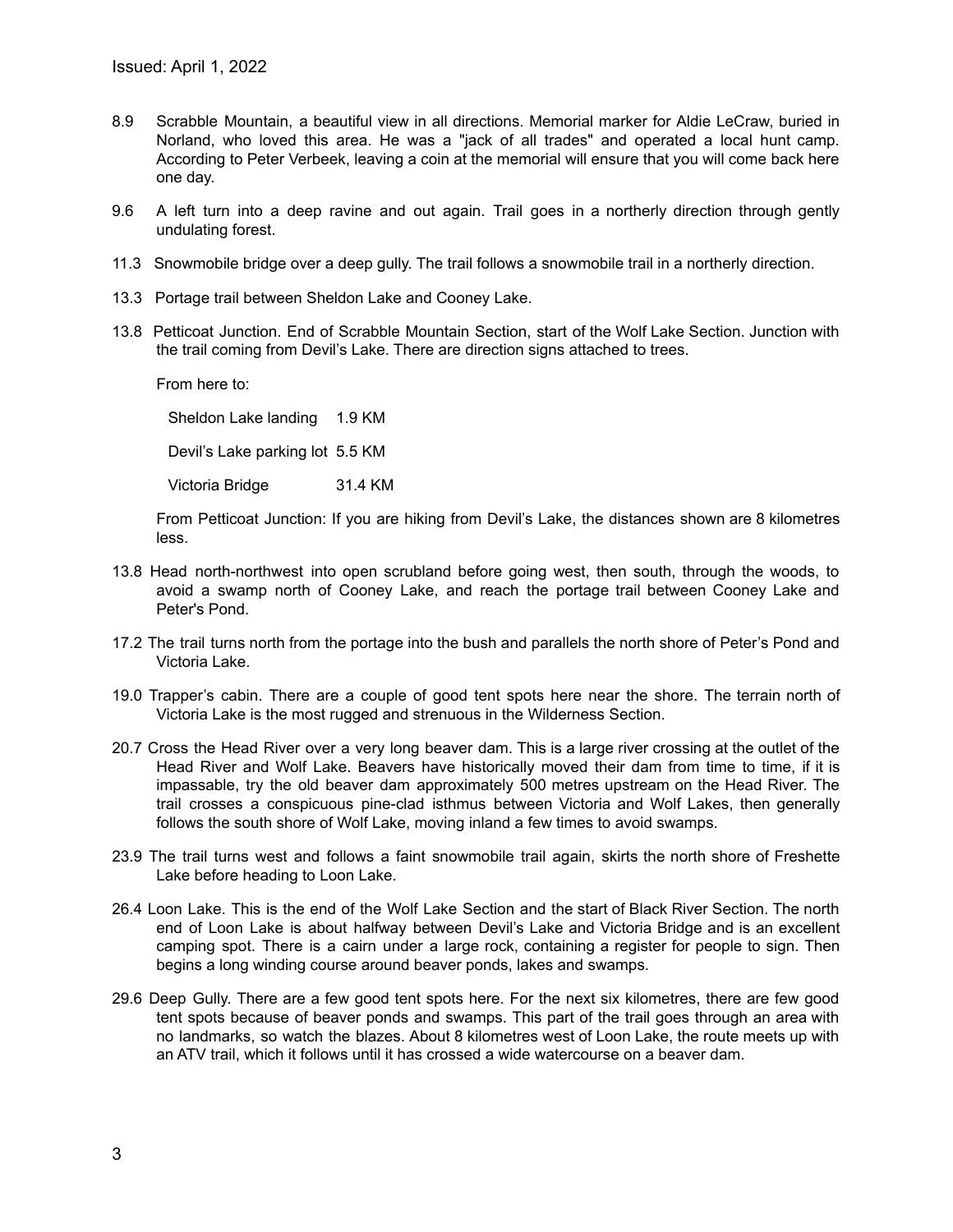37.2 Turn off the ATV trail, into the forest and follow the south loop of the watercourse for 2 kilometres to Otter Junction. This is the junction with the blue-blazed Montgomery Creek Loop Trail.

Follow the white blazes to the right and cross a small stream in a deep ravine.

44.9 Victoria Bridge. End of Black River Section. This is a very scenic area where the Black River forces its way through some narrow chutes in the rocks.

This is an access point where there is ample parking.

- 45.0 The remainder of the trail follows the roadways to Sadowa. Follow the summer road for 12 kilometres west to Brook's Bridge.
- 54.6 Continue west past the parking at Lewisham Lane.
- 57.4 Head south over the bridge.
- 61.9 Wilderness Section ends and Orillia Begins

#### **Day Hikes And Loop Trails In The Wilderness**

Hiking the Wilderness end to end is usually considered a three or four-day backpacking hike. There are many flat camping spots, but water is often a problem. Water must be filtered before drinking, and water from beaver ponds or other stagnant water will plug up a filter. There are a number of day hikes which experienced hikers can do in 8 hours or less, on both the main trail and the loop trails.

- Moore Falls to Devil's Lake via Petticoat Junction 19 kms/7 hours
- Victoria Bridge to Sadowa 17 kms/7 hours

Both of these hikes require a car shuttle.

- Victoria Bridge along the Montgomery Creek Loop Trail to Otter Junction, returning to Victoria Bridge along the side trail 12 kms/5 hours
- Victoria Bridge along the Ragged Rapids Loop Trail to Black Fly Junction, returning to Victoria Bridge along the main trail. 16 kms/6 hours
- Victoria Bridge along the High Falls Loop Trail 33 kms/2 days

These hikes do not involve a car shuttle.

All day hikes involve rugged, challenging terrain, not suitable for beginners. **Do not hike these trails alone.**

#### **Montgomery Creek Loop Trail**

#### **Map 14, 15**

From Victoria Bridge, proceed south on the side trail along the Black River, across the Montgomery Creek Bridge, then to the top of the rocky hill overlooking the bend in the Black River. Turn east onto the Montgomery Creek Loop (blue) Trail. This trail parallels the Montgomery Creek going east for about 5